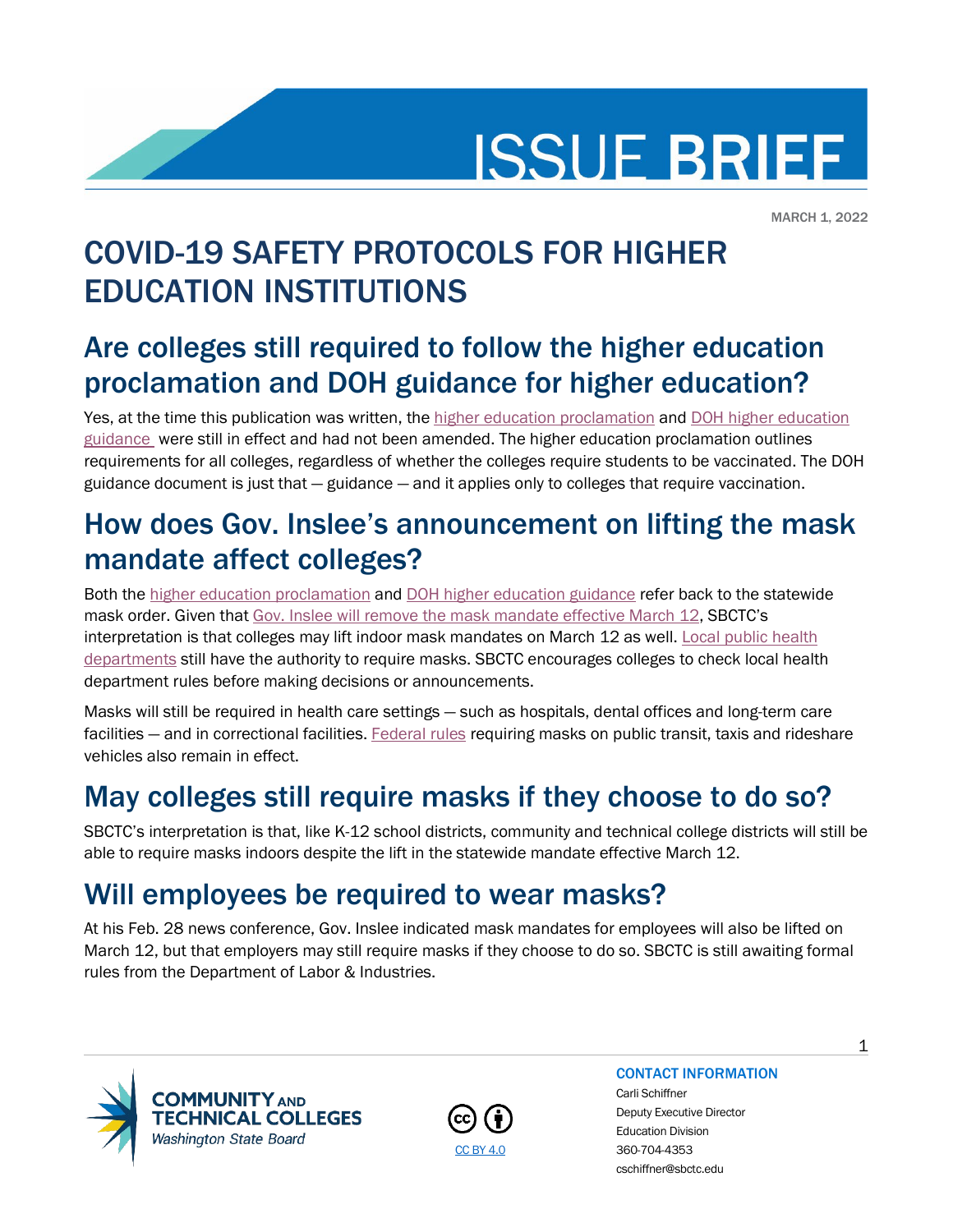### What about vaccine requirements?

Governor Inslee's vaccine requirement for state employees remains in effect. This requirement applies to current and future employees.

### Who is required to be vaccinated on campus, and how do they report their vaccination status?

### **Students**

There is no state mandate for students to be vaccinated; it's a local college decision. The higher education proclamation spells out rules for colleges that choose to require students to be vaccinated, and those that do not.

#### At colleges requiring vaccination

- Students who come to campus for in-person classes or services (including Running Start students) must be fully vaccinated or have a medical or religious exemption from the college. According to the [higher education](https://www.governor.wa.gov/sites/default/files/proclamations/proc_20-12.5.pdf?utm_medium=email&utm_source=govdelivery#page=5) proclamation, proof of full vaccination can be in the form of:
	- o A signed attestation.
	- o A CDC Covid-19 vaccination card of photo of the card.
	- $\circ$  Documentation of vaccination from a health care provider or electronic health record.
	- o State immunization information record.
- Medical and religious exemptions are granted on a case-by-case basis by the college. Philosophical exemptions are not allowed.
- Each college will make its own decision on who can see a student's vaccination status. The fewer people who see the student's information, the better.

#### At colleges not requiring vaccination

- Students don't have to be vaccinated, or have an exemption, in order to attend in-person classes or services at colleges that do not require vaccination. However, everyone on campus needs to maintain 3 feet of physical distancing, and the college needs to enact comprehensive health and safety protocols that are specified in the [higher education proclamation.](https://www.governor.wa.gov/sites/default/files/proclamations/proc_20-12.5.pdf?utm_medium=email&utm_source=govdelivery#page=5)
- Vaccinated students who attend in-person classes or services still have to supply vaccination-status information to the college.
- SBCTC anticipates that vaccination status will be part of a student's record like other demographic characteristics and should not have to be collected each quarter. The information could be updated when an unvaccinated student becomes vaccinated.

### **Employees**

• According to the [vaccination proclamation,](https://www.governor.wa.gov/sites/default/files/proclamations/21-14.1%20-%20COVID-19%20Vax%20Washington%20Amendment.pdf?utm_medium=email&utm_source=govdelivery) all state employees must be vaccinated, or have a medical or religious exemption. (Philosophical exemptions are not allowed.) This requirement applies even if the employee is working entirely online.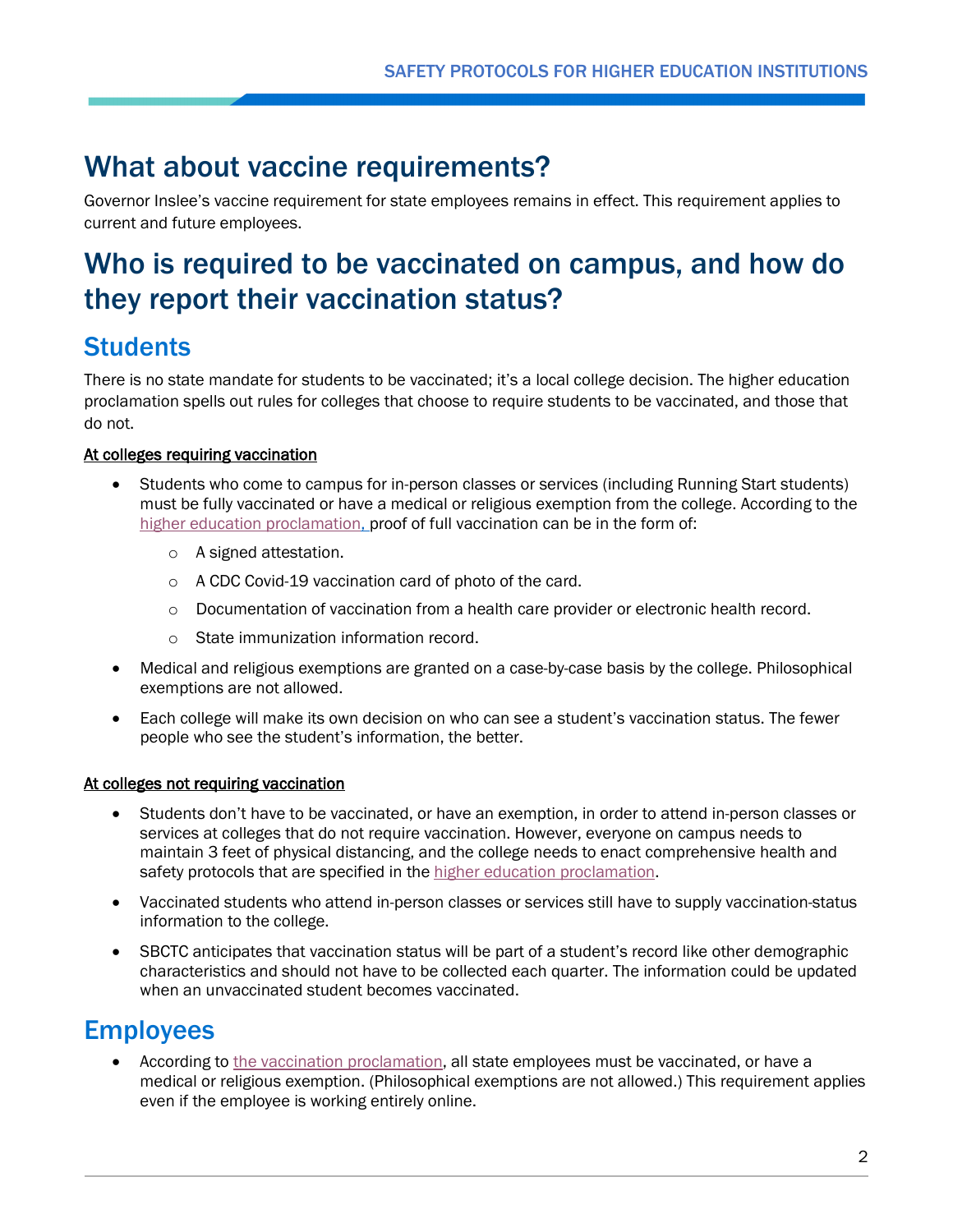- The vaccination requirement applies to all cabinet-level state agencies, as well as employees in K-12 and higher education, and in health care settings. The vaccination requirement also applies to:
	- o Student workers.
	- $\circ$  College boards of trustees, who are considered workers under the proclamation.
- Health care students who have clinical rotations must follow the vaccination requirements of the health care institution where they will be working – i.e., they must be fully vaccinated or have an exemption before their clinical experience.
- According to the vaccination proclamation, proof of full vaccination for employees can be in the form of:
	- o A CDC Covid-19 vaccination card of photo of the card.
	- $\circ$  Documentation of vaccination from a health care provider or electronic health record.
	- o State immunization information record.
	- $\circ$  Employees vaccinated outside the U.S. may show a reasonable equivalent of these documents.
- Attestations alone do not qualify as evidence of vaccination for employees (unlike for students).

### Visitors and volunteers

For visitors and volunteers, the vaccination requirements depend on whether a college has decided to become a "fully vaccinated" campus.

#### At colleges requiring vaccination

- Volunteers must be vaccinated or have an exemption, but only if they are coming to campus (per the [vaccination proclamation\)](https://www.governor.wa.gov/sites/default/files/proclamations/21-14.1%20-%20COVID-19%20Vax%20Washington%20Amendment.pdf?utm_medium=email&utm_source=govdelivery#page=8).
- Visitors don't have to be vaccinated (per the higher education proclamation and the vaccination [proclamation\)](https://www.governor.wa.gov/sites/default/files/proclamations/21-14.1%20-%20COVID-19%20Vax%20Washington%20Amendment.pdf?utm_medium=email&utm_source=govdelivery#page=8).

#### At colleges not requiring vaccination

Visitors and volunteers do not need to be vaccinated, but the college must enforce 3-foot social distancing and follow additional comprehensive health and safety protocols.

### **Contractors**

The [vaccination proclamation](https://www.governor.wa.gov/sites/default/files/proclamations/21-14.1%20-%20COVID-19%20Vax%20Washington%20Amendment.pdf?utm_medium=email&utm_source=govdelivery#page=7) requires contractors to be vaccinated under certain circumstances, as shown on the chart to the right.

The proclamation gives agencies/colleges the option of having the contractor verify vaccination or doing it themselves. If the contractor does the verification, it must do so in a method similar to how the colleges would do it for their own employees. The contractor can't allow self-attestation, and they must have some process in place for medical/religious exemptions.

|                  |                       | Contractor                   |
|------------------|-----------------------|------------------------------|
| of Facility<br>ğ | <b>State Facility</b> | Vaccinated                   |
|                  | <b>Other Facility</b> | Follow<br>Employer<br>Policy |

According to [a vaccine mandate FAQ](https://www.governor.wa.gov/VaccineMandateFAQ#Contractors) by the Governor's Office, vaccinations are not required of contractors who are at a site for a short period of time and have a fleeting physical presence with others.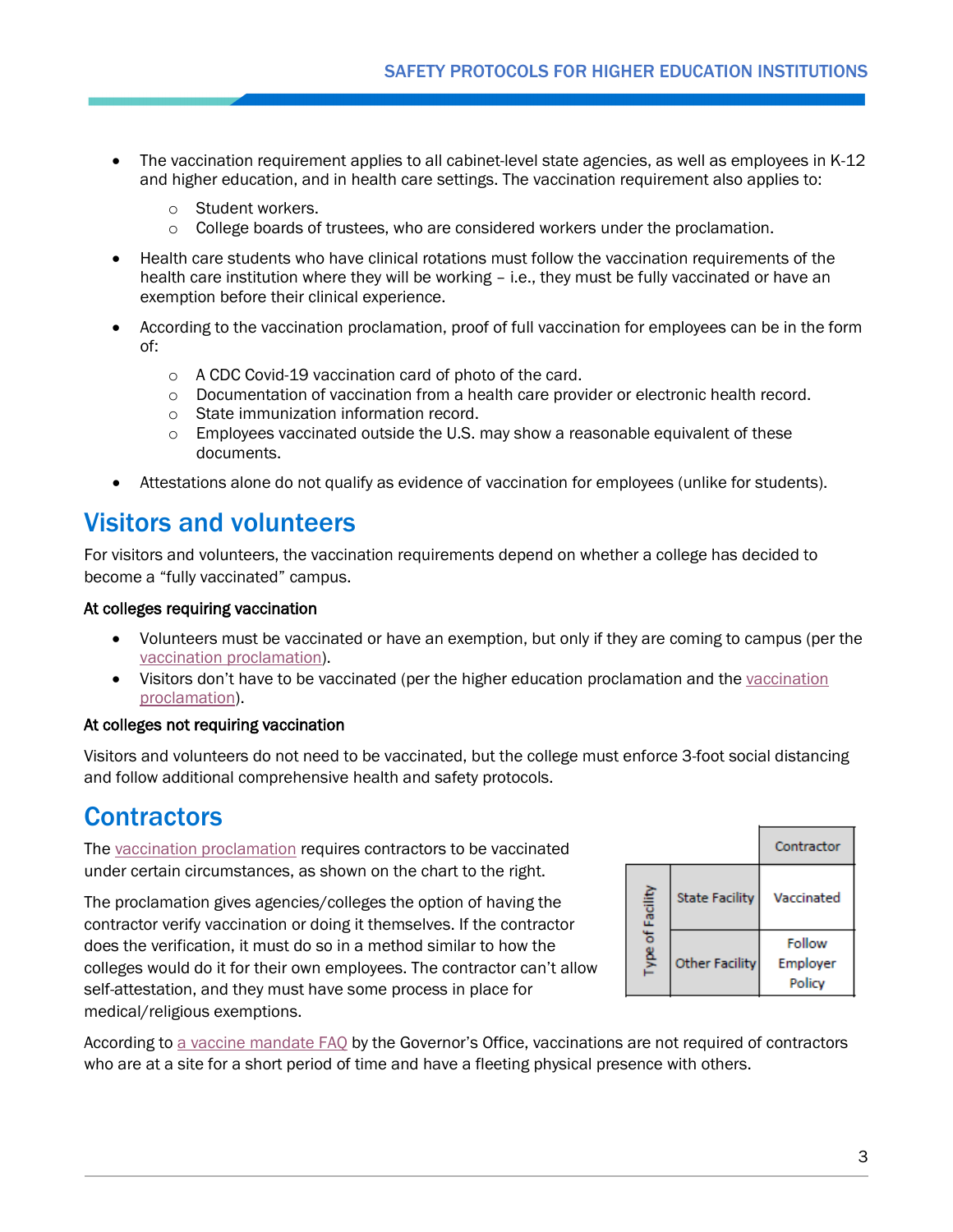### Do campus vaccination requirements apply to all students, even those learning 100% online?

The higher education proclamation requires "fully vaccinated" campuses to require vaccinations or exemptions from students who are coming to campus for in-person classes or student services. This includes online students who come to campus for in-person services.

The Governor's Office and the state Department of Health advised SBCTC that the best practice is for fully vaccinated campuses to require all students — even those learning entirely online — to be vaccinated or have a medical or religious exemption because there is a chance they could come to campus. Even students taking 100% online classes may come to campus, whether to visit a library or pick up financial aid.

### What's the difference between an exemption and an accommodation?

People can seek an exemption from vaccine requirements for medical reasons or sincerely held religious beliefs. If colleges decide to grant an exemption, the colleges then have to determine if they can provide a reasonable accommodation.

### How can I meet the vaccine requirement if I work for a public or private university or college in an ECEAP/Early ECEAP or Head Start/Early Head Start program?

According to the Governor's Office and the Washington State Department of Children, Youth & Families (DCYF), the university or college will assume the responsibility of verifying documents for their employees that are providing ECEAP/Early ECEAP or Head Start/Early Head Start services. Staff working in ECEAP/Early ECEAP or Head Start/Early Head Start programs also will need to document in DCYF's MERIT system that they have met the vaccine mandate as verified by their university or college employer.

## What other health and safety protocols must colleges follow?

In addition to the vaccination and documentation requirements listed above, colleges must follow other health and safety protocols found in the [higher ed proclamation.](https://www.governor.wa.gov/sites/default/files/proclamations/proc_20-12.5.pdf?utm_medium=email&utm_source=govdelivery) The proclamation makes a distinction between campuses that require vaccination and those that do not.

Campuses that require vaccination as a condition of learning and working on campus are exempt from many of the proclamation's mandates. Instead, they may voluntarily follow [guidance published by the state](https://www.doh.wa.gov/Portals/1/Documents/1600/coronavirus/HigherEducation.pdf)  [Department of Health.](https://www.doh.wa.gov/Portals/1/Documents/1600/coronavirus/HigherEducation.pdf)

Campuses that do not require vaccination must follow a more comprehensive set of directives in the [proclamation.](https://www.governor.wa.gov/sites/default/files/proclamations/proc_20-12.5.pdf?utm_medium=email&utm_source=govdelivery#page=5) These include:

#### Campus safety

• Enforce 3-foot physical distancing. Where physical distancing cannot be maintained, colleges must implement administrative or engineering controls to minimize exposure.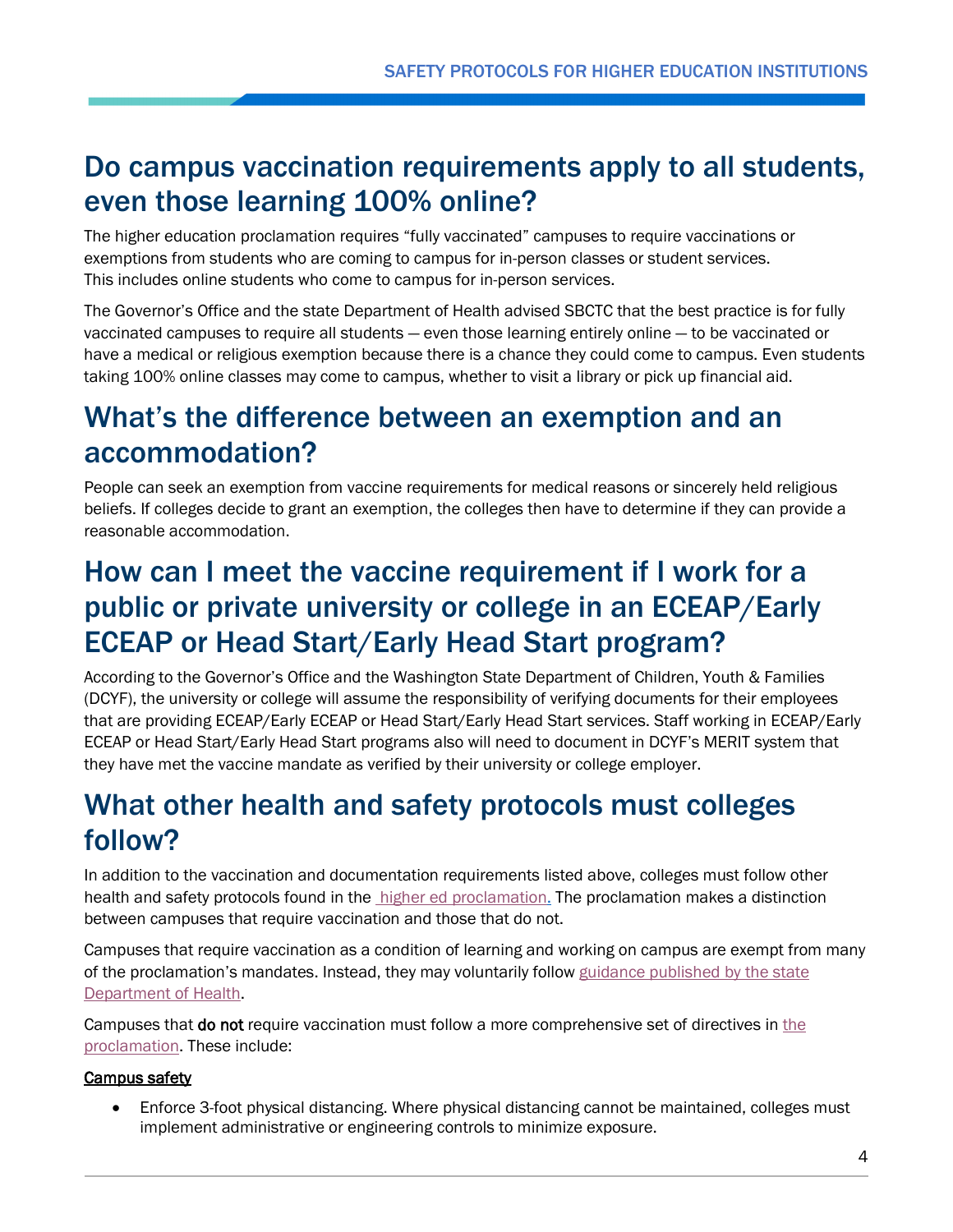- Require health attestations from students, faculty and staff coming to campus, according to [DOH's](https://www.doh.wa.gov/Portals/1/Documents/1600/coronavirus/Employervisitorscreeningguidance.pdf)  [Guidance for Daily COVID-19 System of Screening of Staff and Guests.](https://www.doh.wa.gov/Portals/1/Documents/1600/coronavirus/Employervisitorscreeningguidance.pdf) Although the title of this DOH document refers to "daily" screening, the body of the document appears to recommend screening only when people plan to be on campus.
- Have a comprehensive COVID-19 plan in each building. College plans must incorporate current best practices by the [CDC](https://www.cdc.gov/coronavirus/2019-ncov/community/colleges-universities/index.html) and [DOH](https://www.doh.wa.gov/Emergencies/COVID19/ResourcesandRecommendations#schools) and  $L&l$ . Copies of the plan must be available at each location on campus
- Implement and maintain handwashing policies.
- Sanitize facilities. Colleges need to implement and maintain adequate sanitation protocols consistent with CDC's [Cleaning and Disinfecting Your Facility](https://www.cdc.gov/coronavirus/2019-ncov/community/disinfecting-building-facility.html) guidance and [Guidance for Institutions](https://www.cdc.gov/coronavirus/2019-ncov/community/colleges-universities/considerations.html#section4)  [of Higher Education](https://www.cdc.gov/coronavirus/2019-ncov/community/colleges-universities/considerations.html#section4) and the U.S. Environmental Protection Agency'[s list of disinfectants for COVID-](https://www.epa.gov/coronavirus/about-list-n-disinfectants-coronavirus-covid-19-0)[19.](https://www.epa.gov/coronavirus/about-list-n-disinfectants-coronavirus-covid-19-0)
	- $\circ$  Note this comment in the [CDC guidance:](https://www.cdc.gov/coronavirus/2019-ncov/community/disinfecting-building-facility.html) "When no people with confirmed or suspected COVID-19 are known to have been in a space, cleaning once a day is usually enough to sufficiently remove virus that may be on surfaces and help maintain a healthy facility.[…If](https://www.cdc.gov/coronavirus/2019-ncov/community/disinfecting-building-facility.html#anchor_1617551661760)  [there has been a sick person or someone who tested positive for COVID-19](https://www.cdc.gov/coronavirus/2019-ncov/community/disinfecting-building-facility.html#anchor_1617551661760) in your facility within the last 24 hours, you should clean AND disinfect the space."
- Develop response protocols for students, personnel and visitors with symptoms or confirmed to have COVID-19.
- Require students or personnel to follow local health jurisdiction directions if they have symptoms of, have been exposed to, or have, COVID-19. They should also follow any DOH or CDC directions – provided those directions don't contradict local guidance:
	- o [Evaluation and Management of Persons with New Unexplained Symptoms of COVID-19](https://www.doh.wa.gov/Portals/1/Documents/1600/coronavirus/420-287-COVID-19SymptomEvalMgmtFlowChart.pdf) (Note: as of March 1, 2022, DOH had not updated this document. Please see the [DOH](https://doh.wa.gov/emergencies/covid-19/isolation-and-quarantine-covid-19)  [website](https://doh.wa.gov/emergencies/covid-19/isolation-and-quarantine-covid-19) instead.)
	- o What to do [if you were potentially exposed to someone with COVID-19](https://www.doh.wa.gov/Portals/1/Documents/1600/coronavirus/COVIDexposed.pdf)
	- o [What to do if you have confirmed or suspected COVID-19](https://www.doh.wa.gov/Portals/1/Documents/1600/coronavirus/COVIDcasepositive.pdf)
	- o [What to Do If You Are Sick](https://www.cdc.gov/coronavirus/2019-ncov/if-you-are-sick/steps-when-sick.html)
- Make a plan with local health jurisdictions to address isolation and quarantining needs of any students or personnel who are unable to do so in their usual place of residence.
- Post COVID-19 safety signs.

#### Student workers and personnel

- Provide PPE as appropriate or required for those who are not working alone or who can't maintain physical distancing requirements.
- Comply and require compliance with [L&I requirements for employers.](https://lni.wa.gov/forms-publications/F414-164-000.pdf)
- Educate students and personnel on COVID-19.
- Protect high-risk employees from discrimination according to the [Health Emergency Labor](https://lni.wa.gov/forms-publications/F417-291-000.pdf)  [Standards Act](https://lni.wa.gov/forms-publications/F417-291-000.pdf) and other applicable laws.

#### **Visitors**

• Post visible COVID-19 entry signs for students, staff and visitors.